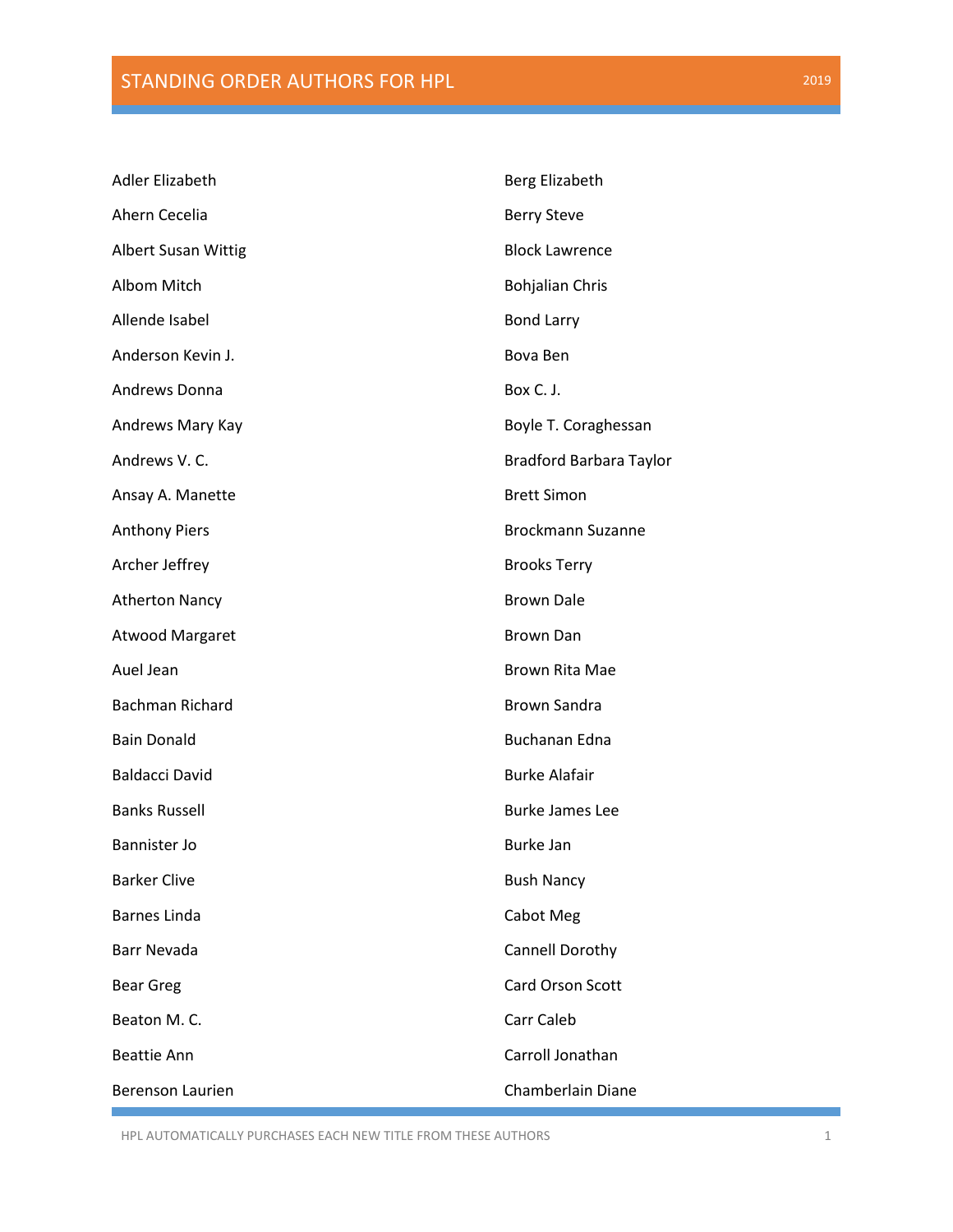| Cherryh C. J.              | Deutermann P.T.           |
|----------------------------|---------------------------|
| <b>Chevalier Tracy</b>     | Deveraux Jude             |
| Chiaverini Jennifer        | Donaldson Stephen R.      |
| Child Lee                  | Douglas Carole Nelson     |
| Child Lincoln              | <b>Edgerton Clyde</b>     |
| <b>Clancy Tom</b>          | <b>Ellroy James</b>       |
| <b>Clark Carol Higgins</b> | <b>Erdrich Louise</b>     |
| <b>Clark Mary Higgins</b>  | Estleman Loren D.         |
| Clark Mary Jane            | Evanovich Janet           |
| Clarke Richard A           | <b>Evans Nicholas</b>     |
| Coben Harlan               | <b>Evans Richard Paul</b> |
| <b>Coel Margaret</b>       | Fairstein Linda A.        |
| <b>Conant Susan</b>        | Farris John               |
| <b>Connelly Michael</b>    | Feehan Christine          |
| Cook Robin                 | Feist Raymond E.          |
| Coonts Stephen             | <b>Fforde Katie</b>       |
| Cornwell Bernard           | <b>Fielding Joy</b>       |
| Cornwell Patricia          | Finder Joseph             |
| <b>Coulter Catherine</b>   | <b>Flagg Fannie</b>       |
| <b>Crais Robert</b>        | <b>Fluke Joanne</b>       |
| Crusie Jennifer            | <b>Flynn Vince</b>        |
| <b>Cussler Clive</b>       | <b>Follett Ken</b>        |
| Daheim Mary                | Forsyth Frederick         |
| Dailey Janet               | <b>Foster Alan Dean</b>   |
| Davidson Diane Mott        | Fowler Connie May         |
| Deaver Jeffery             | <b>Fowler Earlene</b>     |
| Delinsky Barbara           | <b>Francis Dick</b>       |
| DeMille Nelson             | Frank Dorothea Benton     |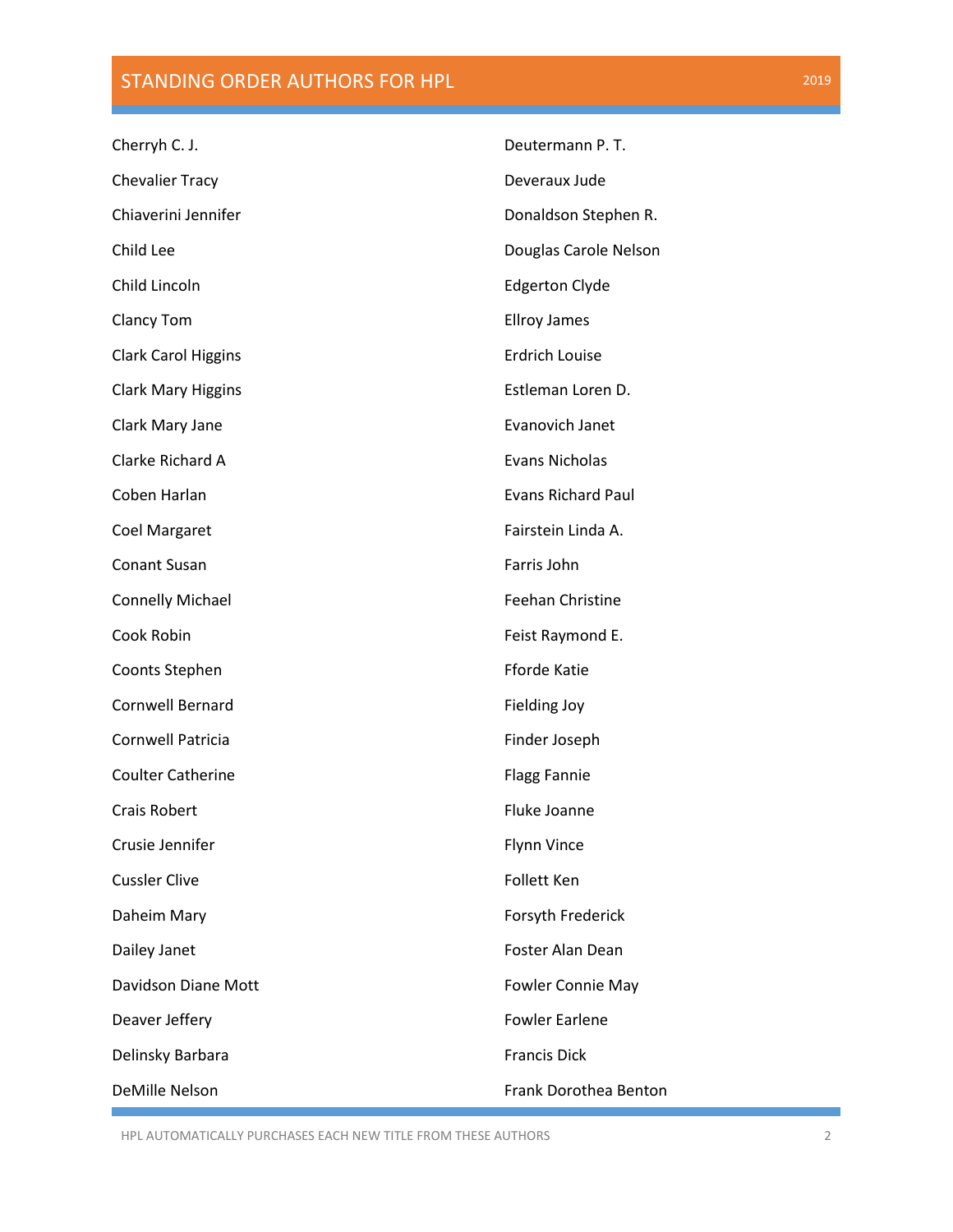| Frey Stephen                             | Hamilton Jane           |
|------------------------------------------|-------------------------|
| Gabaldon Diana                           | Hamilton Laurell K.     |
| Gardner Lisa                             | Hannah Kristin          |
| <b>Garlock Dorothy</b>                   | <b>Harris Charlaine</b> |
| Garwood Julie                            | Hart Carolyn G.         |
| Gear Kathleen O'Neal and W. Michael Gear | Henry April             |
|                                          | <b>Herbert Brian</b>    |
| George Elizabeth A.                      | Hiaasen Carl            |
| <b>Gerritsen Tess</b>                    | <b>Higgins Jack</b>     |
| <b>Giffin Emily</b>                      | Hoag Tami               |
| Godwin Gail                              | <b>Hoffman Alice</b>    |
| Goodkind Terry                           | <b>Holland Cecelia</b>  |
| <b>Gordon Mary</b>                       | Hooper Kay              |
| Goudge Eileen                            | <b>Howard Linda</b>     |
| <b>Grafton Sue</b>                       | Hunter Stephen          |
| Graham Heather                           | <b>Iles Greg</b>        |
| Graves Sarah                             | Irving John             |
| <b>Green Tim</b>                         | <b>Isaacs Susan</b>     |
| <b>Gregory Philippa</b>                  | Jackson Joshilyn        |
| Griffin W. E. B.                         | Jackson Lisa            |
| <b>Grimes Martha</b>                     | Jance J. A.             |
| Grippando James                          | Jenkins Jerry B.        |
| Grisham John                             | Johansen Iris           |
| <b>Gulley Philip</b>                     | Jones Darynda           |
| Gutcheon Beth                            | Karon Jan               |
| Haigh Jennifer                           | Kellerman Faye          |
| Haines Carolyn                           | Kellerman Jonathan      |
| <b>Hall Parnell</b>                      | Keneally Thomas         |
|                                          |                         |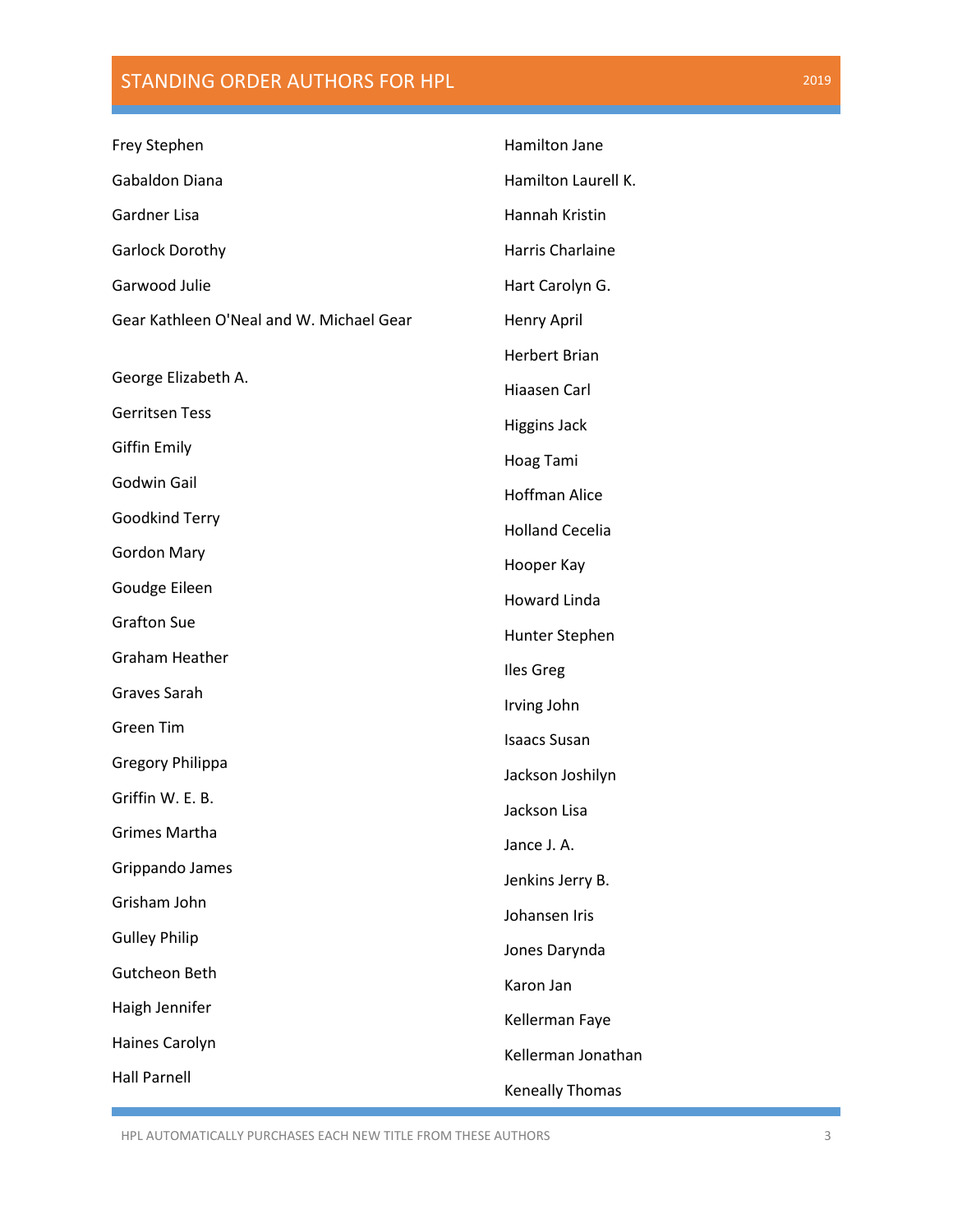| Keyes Marian           | Margolin Phillip              |
|------------------------|-------------------------------|
| Kidd Sue Monk          | <b>Maron Margaret</b>         |
| King Cassandra         | Martin George R. R.           |
| King Stephen           | <b>Martin Nancy</b>           |
| King Tabitha           | Martini Steve                 |
| Kingsbury Karen        | <b>Mathews Francine</b>       |
| Kingsolver Barbara     | <b>McCafferty Megan</b>       |
| Kinkade Thomas         | McCaffrey Todd                |
| Koontz Dean R.         | <b>McCall Smith Alexander</b> |
| Krentz Jayne Ann       | <b>McCarthy Cormac</b>        |
| Lackey Mercedes        | McCrumb Sharyn                |
| Lamb Wally             | <b>McDermott Alice</b>        |
| Lawhead Stephen        | McDevitt Jack                 |
| Lawson Mike            | McFadyen Cody                 |
| Le Carre John          | McInerney Jay                 |
| Le Guin Ursula K.      | <b>McKillip Patricia</b>      |
| <b>Leonard Elmore</b>  | <b>McMillan Terry</b>         |
| Lescroart John         | <b>McMurtry Larry</b>         |
| Lindsey Johanna        | McNaught Judith               |
| Lipman Elinor          | Meier Leslie                  |
| Lippman Laura          | <b>Meltzer Brad</b>           |
| Llywelyn Morgan        | Michaels Fern                 |
| Lowell Elizabeth       | Miller Linda Lael             |
| Ludlum Robert          | <b>Miller Sue</b>             |
| Lustbader Eric         | Mitchard Jacquelyn            |
| <b>Macomber Debbie</b> | Modesitt L. E.                |
| <b>Maguire Gregory</b> | <b>Morrell David</b>          |
| Marcinko Richard       | Morrison Toni                 |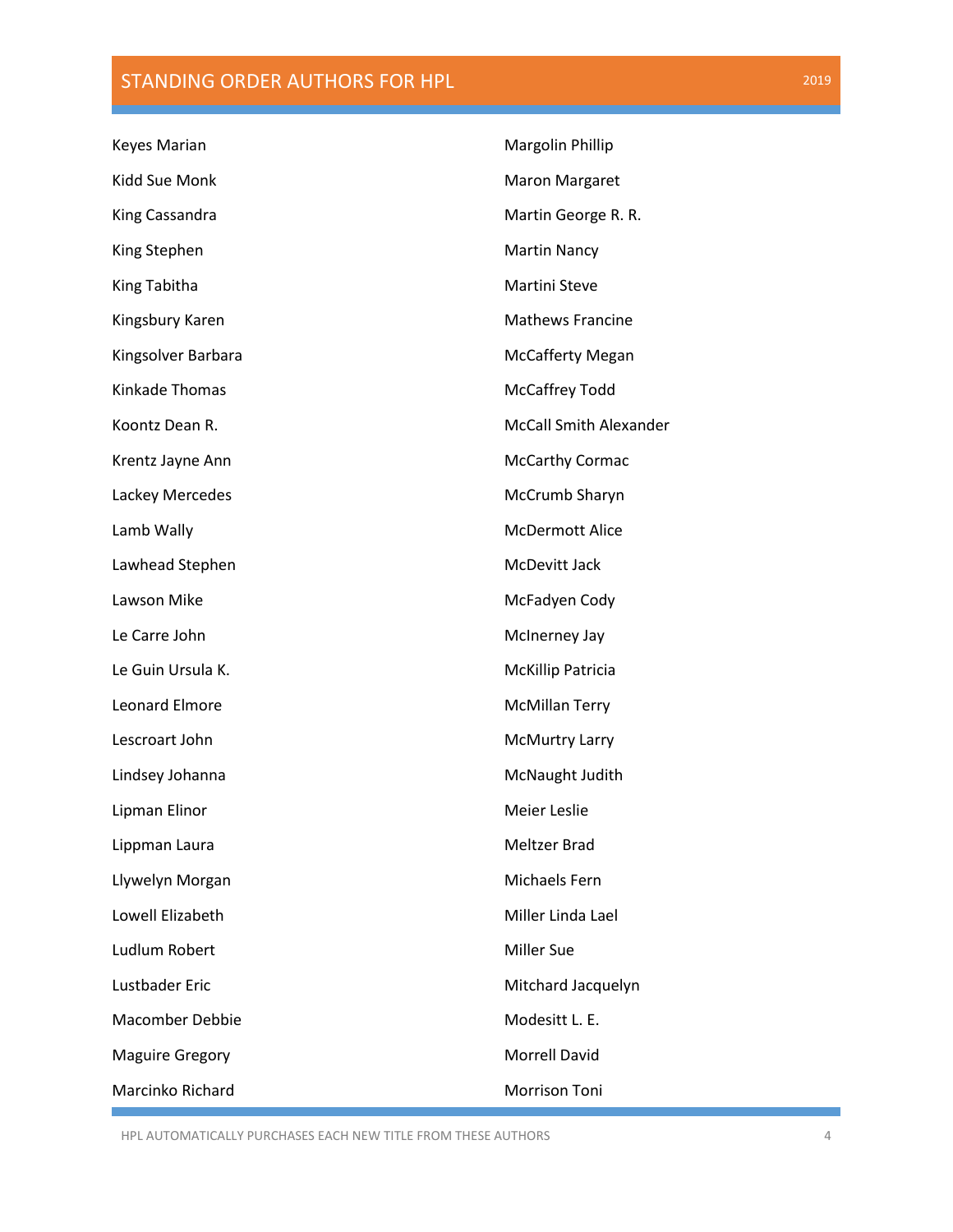| Mosley Walter                  | <b>Rice Anne</b>           |
|--------------------------------|----------------------------|
| <b>Muller Marcia</b>           | <b>Rice Luanne</b>         |
| <b>Myers Tamar</b>             | <b>Richards Emilie</b>     |
| Naylor Clare                   | Ringo John                 |
| O'Connell Carol                | <b>Riordan Rick</b>        |
| O'Dell Tawni                   | <b>Rivers Francine</b>     |
| O'Shaughnessy Perri            | Robards Karen              |
| Oates Joyce Carol              | Robb J.D.                  |
| Page Katherine Hall            | <b>Roberts Nora</b>        |
| Palmer Michael                 | <b>Robinson Patrick</b>    |
| Paretsky Sara                  | Rozan S. J.                |
| Parker Robert B.               | <b>Rutherfurd Edward</b>   |
| Parker T. Jefferson            | Salvatore R. A.            |
| Patchett Ann                   | Sandford John              |
| Patterson James                | Scottoline Lisa            |
| <b>Patterson Richard North</b> | See Lisa                   |
| Pearson Ridley                 | Shaara Jeff                |
| Pelecanos George               | Shreve Anita               |
| Peretti Frank                  | <b>Siddons Anne Rivers</b> |
| Perry Anne                     | Siegel Sheldon             |
| Perry Thomas                   | Silva Daniel               |
| Phillips Susan Elizabeth       | Simmons Dan                |
| Picoult Jodi                   | Slaughter Karin            |
| Proulx E. Annie                | Smiley Jane                |
| Pynchon Thomas                 | Smith Haywood              |
| Quick Amanda                   | Smith Lee                  |
| Ray Jeanne                     | Smith Martin Cruz          |
| Reichs Kathy                   | Smith Wilbur               |